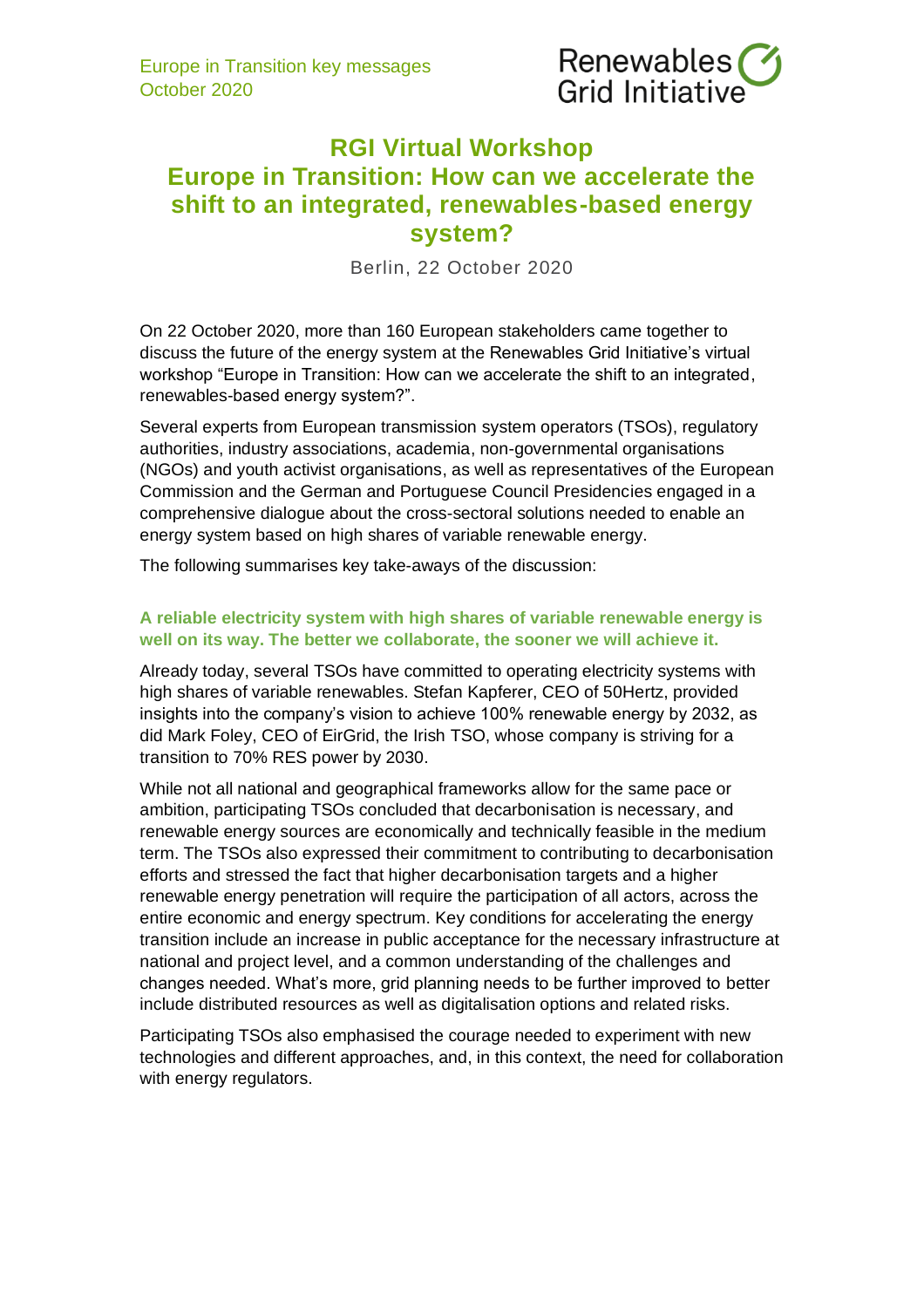

# **Decarbonisation of our energy system by 2050 is possible through a smart combination of electrification and use of green gases.**

Integrated system planning is essential for developing reliable pathways to net-zero emissions. Equally important is the development of an electrification roadmap which fully takes into account geographical differences and technological advances – a valuable contribution to furthering our knowledge. While it is clear that electrification based on renewable energy sources is a fundamental pillar of the decarbonisation efforts, it is also increasingly necessary to identify future users of green gases and to develop compelling incentives for them.

Actions and investments related to the European Green Deal and the Recovery Plan for Europe have to be designed and implemented to support energy system integration, enable the participation of individual consumers and acknowledge the role of the electricity grid as the backbone of the energy transition.

#### **The availability of clean energy is necessary for industrial and economic growth and the creation of European jobs.**

Accelerating and aligning the energy transition with economic growth at the European level requires cooperation between a variety of stakeholders. Speakers emphasised the need to increasingly engage with industry, small- and large-scale consumers, and civil society to speed up the transition and reach net zero emissions. In particular large industrial consumers with ambitious sustainable energy targets drive the transition forward by connecting investment priorities to the reliable supply of renewable electricity. A suitable example for the shift in demand priorities was offered by Google, which highlighted their ambition to match their hourly electricity demand with carbon-free energy from the regional grids in which they operate. In addition, the company is developing a system to shift the timing of certain computing tasks to match the availability of low-carbon power sources.

## **The energy transformation is a societal challenge that requires commitment, collaboration and communication between all stakeholders.**

The energy revolution is more than a technical, economic and political transition, it is a paradigm shift which requires the participation of the entire society. It is based on trust and requires transparent and well-designed processes for bringing stakeholders together to understand challenges and find common solutions, including in the area of infrastructure planning. Participants highlighted the need for inclusiveness and cooperation between TSOs and civil society, the inclusion of a broad range of perspectives from small- and large-scale consumers and international cooperation between Europe and its partners. In particular, the provision of flexibility services will require the participation of all actors – from the generation, transmission and distribution to the demand sectors.

#### **Circular economy principles and ecosystem restoration should play a significant role in the energy transformation.**